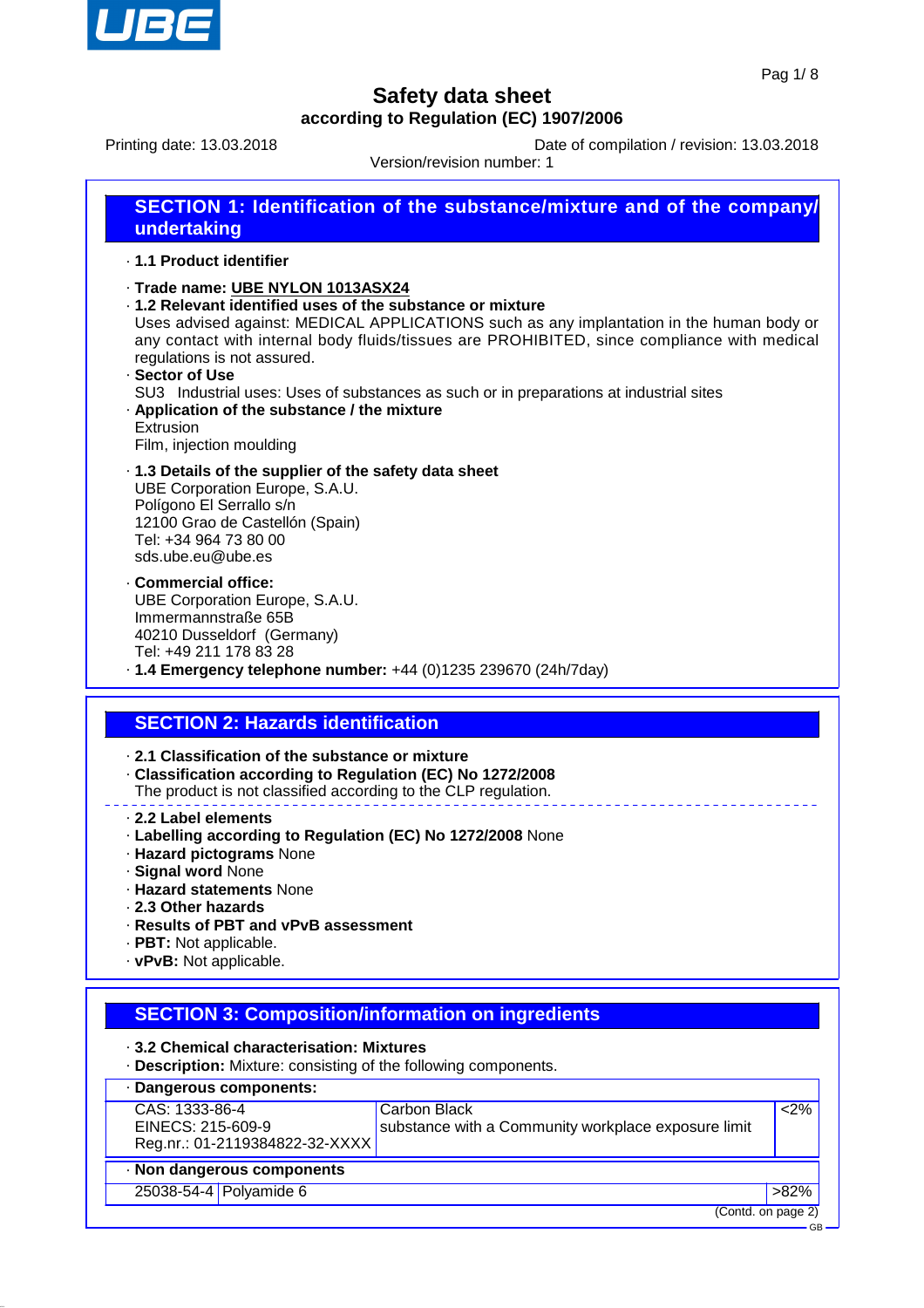

Printing date: 13.03.2018 Date of compilation / revision: 13.03.2018

Version/revision number: 1

| $\cdots$<br>difie.<br>80 A | $-\circ$          |
|----------------------------|-------------------|
| $\sim$ 1-hore              | $\sim$<br><br>, u |

# **SECTION 4: First aid measures**

· **4.1 Description of first aid measures** · **General information:** Immediately remove any clothing soiled by the product. Take affected persons out into the fresh air. Seek medical treatment. · **After inhalation:** If exposed to vapors from heating and molding material , remove to fresh air . If symptoms, coughing and discomfort in nose and throat remain, get medical attention. · **After skin contact:** Immediately wash with water and soap and rinse thoroughly. If redness, itching or burning sensation develops, get medical attention. After contact with the molten product, cool rapidly with cold water. Do not pull solidified product off the skin. Seek medical treatment. · **After eye contact:** Inmediately flush exposed area with copious amounts of tepid water for at least 15 minutes If redness, itching or burning sensation develops, do not rub eyes and immediately get medical attention. · **After swallowing:** Rinse out mouth and then drink plenty of water. Do not induce vomiting; call for medical help immediately. Seek medical treatment. · **4.2 Most important symptoms and effects, both acute and delayed** At molten state, expected to cause burns to skin. Irreversible dermatitis will occur if you do not wash affected skin immediately and thoroughly. · **4.3 Indication of any immediate medical attention and special treatment needed** Treatment: Treat according to symptoms (decontamination, vital functions), no known specific antidote. **SECTION 5: Firefighting measures** · **5.1 Extinguishing media** · **Suitable extinguishing agents:** Water Fire-extinguishing powder Carbon dioxide Use fire extinguishing methods suitable to surrounding conditions. · **For safety reasons unsuitable extinguishing agents:** Not known · **5.2 Special hazards arising from the substance or mixture** In case of fire, the following can be released: Carbon monoxide (CO) Carbon Dioxide (CO2) Under certain fire conditions, traces of other toxic gases cannot be excluded, e.g.: Hydrogen cyanide (HCN) Ammonia (NH3)

(Contd. on page 3)

GB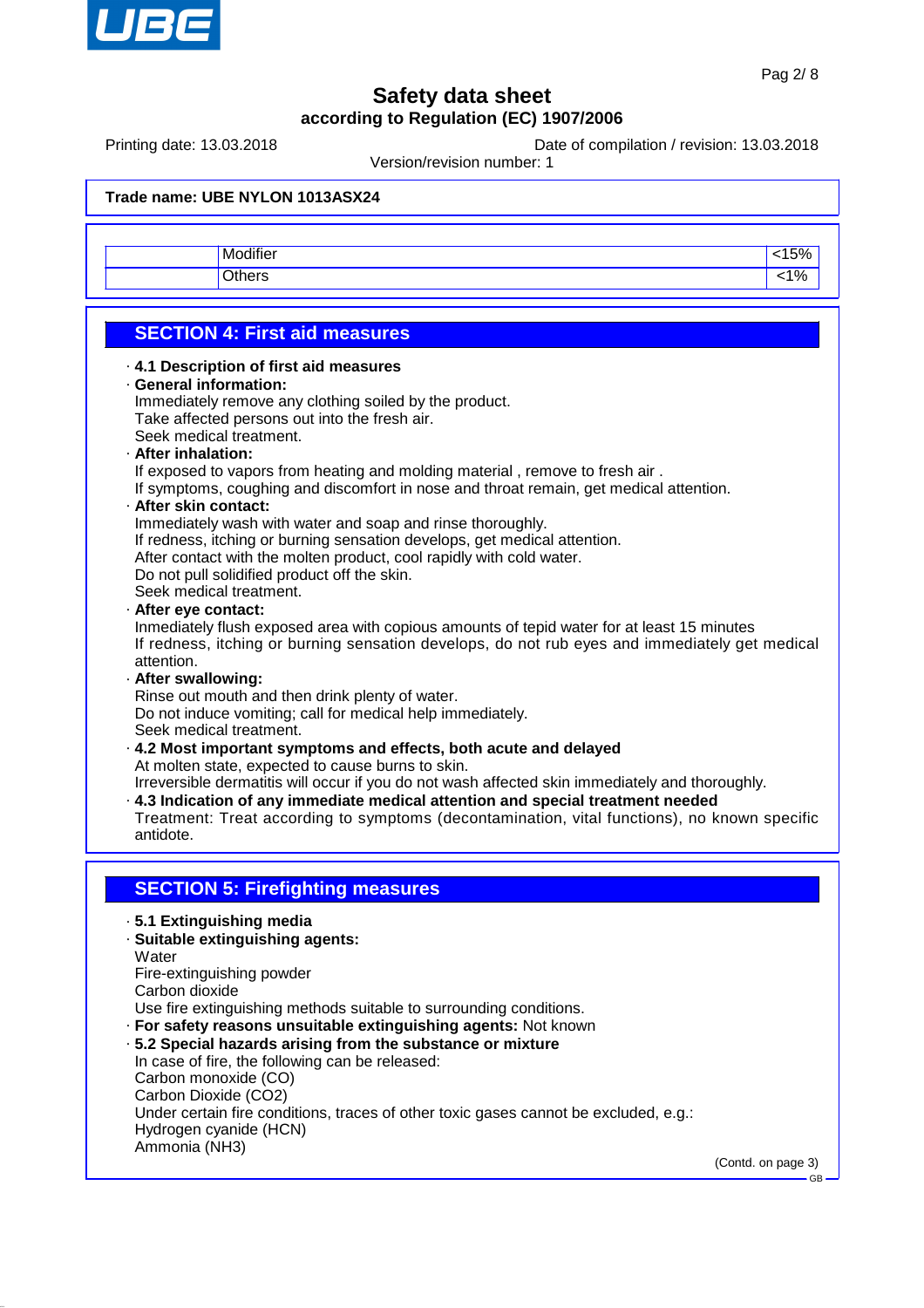

Printing date: 13.03.2018 Date of compilation / revision: 13.03.2018

Version/revision number: 1

### **Trade name: UBE NYLON 1013ASX24**

· **5.3 Advice for firefighters**

- · **Protective equipment:** Firefighters should wear appropriate protective equipment Wear self-contained respiratory protective device.
- · **Additional information** Cool endangered receptacles with water spray. If possible, remove endangered receptacles from the danger area Collect contaminated fire fighting water separately. It must not enter the sewage system.

## **SECTION 6: Accidental release measures**

- · **6.1 Personal precautions, protective equipment and emergency procedures** Stop leak if you can do so without risk Remove combustible materials Ensure adequate ventilation Use personal protective equipment as indicated in paragraph 8 · **6.2 Environmental precautions:** Do not allow to enter sewers/ surface or ground water.
- · **6.3 Methods and material for containment and cleaning up:** Sweep up to prevent slipping on polymer pellets Send for recovery or disposal in suitable receptacles.

Dispose contaminated material as waste according to item 13.

· **6.4 Reference to other sections** See Section 7 for information on safe handling. See Section 8 for information on personal protection equipment. See Section 13 for disposal information.

## **SECTION 7: Handling and storage**

· **7.1 Precautions for safe handling**

Keep away from foodstuffs, beverages and feed. Immediately remove all soiled and contaminated clothing Wash hands before breaks and at the end of work. Do not eat, drink, smoke or sniff while working. Molten state: Avoid contact with the skin. Avoid breathing dust/fume/vapours. · **Information about fire - and explosion protection:** Protect against electrostatic charges.

- · **7.2 Conditions for safe storage, including any incompatibilities**
- · **Storage:**
- · **Requirements to be met by storerooms and receptacles:** Store in cool, dry conditions in well sealed receptacles.
- · **Information about storage in one common storage facility:** Not required.
- · **Further information about storage conditions:** Protect from heat and direct sunlight.
- · **7.3 Specific end use(s)** See item 1.2

(Contd. on page 4)

GB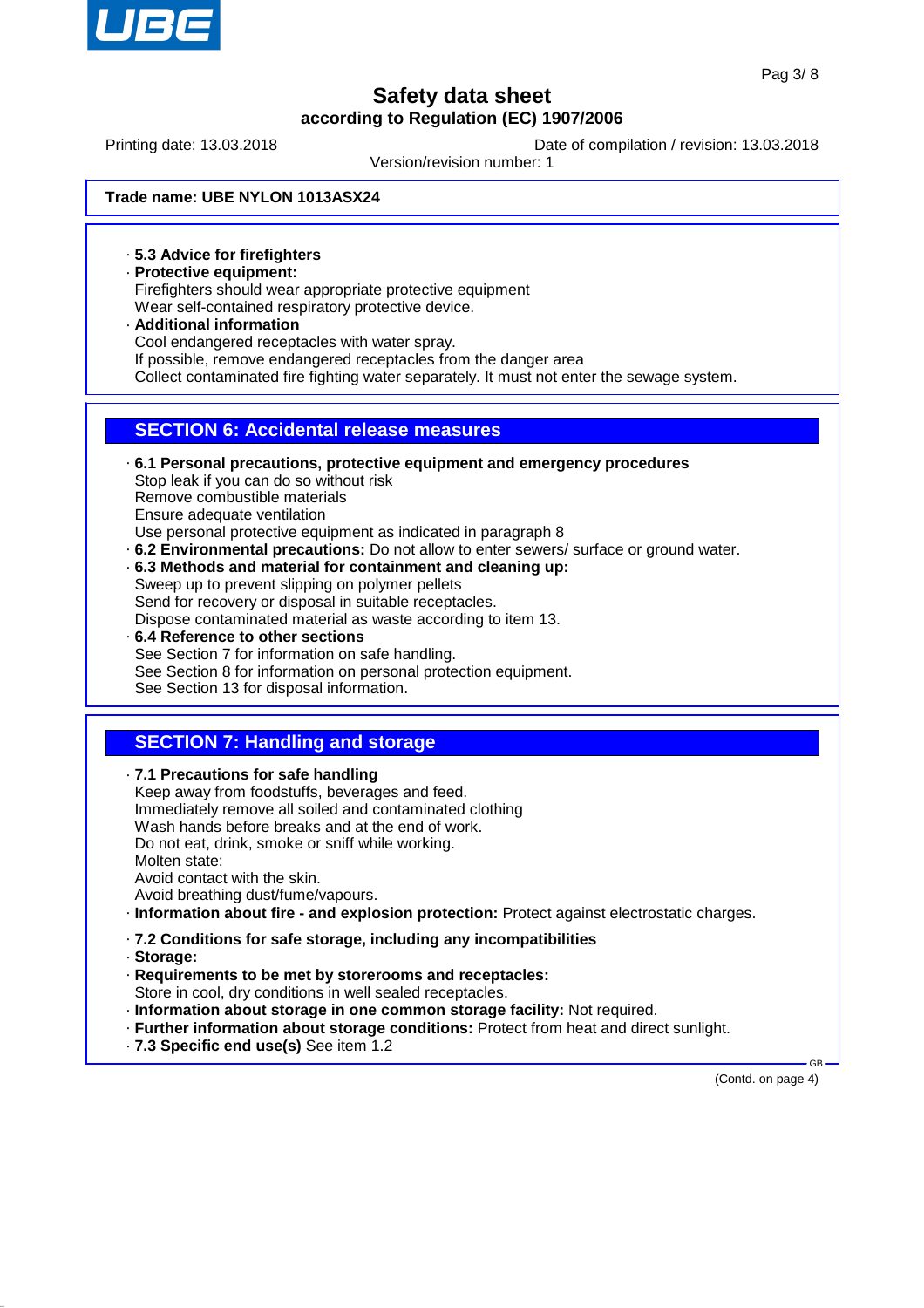

Printing date: 13.03.2018 Date of compilation / revision: 13.03.2018

Version/revision number: 1

### **Trade name: UBE NYLON 1013ASX24**

## **SECTION 8: Exposure controls/personal protection**

#### · **8.1 Control parameters**

· **Ingredients with limit values that require monitoring at the workplace:**

### **1333-86-4 Carbon Black**

WEL (Great Britain) Short-term value: 7 mg/m<sup>3</sup>

Long-term value: 3.5 mg/m<sup>3</sup>

- · **Additional information:** The lists valid during the making were used as basis.
- · **8.2 Exposure controls**
- · **Appropriate engineering controls**

Adequate ventilation should be maintained at handing.

Additionally, local exhaust ventilation recommended at melting process.

- · **Personal protective equipment:**
- · **General protective and hygienic measures:**

The usual precautionary measures are to be adhered to when handling chemicals.

· **Respiratory protection:**

Not necessary if room is well-ventilated.

Molten state:

Wear a respirator conforming to EN140 at least with Type A filter.

· **Protection of hands:**



Protective gloves

Molten state:

- Heat protection gloves
- · **Material of gloves** Leather gloves
- · **Eye protection:**



Safety glasses

Safety goggles should be worn. At treating hot polymer or molten polymer, face shield should be recommended.

- · **Skin and body protection:** Protective work clothing
- · **Limitation and supervision of exposure into the environment**

Prevent the material from spreading into the environment.

| <b>SECTION 9: Physical and chemical properties</b>                                        |                                              |  |
|-------------------------------------------------------------------------------------------|----------------------------------------------|--|
| . 9.1 Information on basic physical and chemical properties<br><b>General Information</b> |                                              |  |
| · Appearance:<br>Form:                                                                    | <b>Pellets</b>                               |  |
| Colour:                                                                                   | <b>Black</b>                                 |  |
| · Odour:                                                                                  | Odourless                                    |  |
| . Odour threshold:                                                                        | Not determined.                              |  |
| · pH-value:                                                                               | Not applicable because it is a solid mixture |  |
|                                                                                           | (Contd. on page 5)                           |  |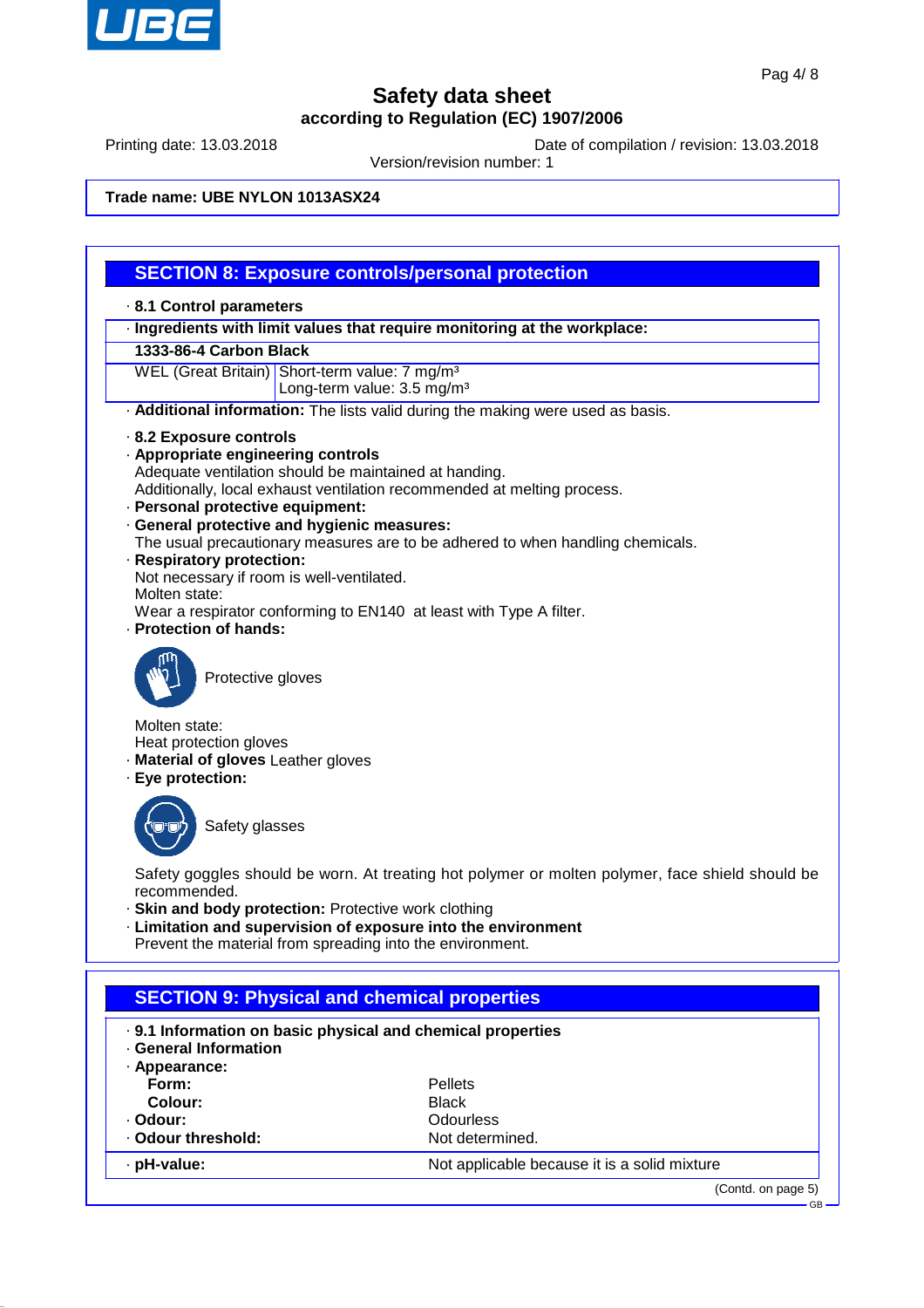

Printing date: 13.03.2018 Date of compilation / revision: 13.03.2018

Version/revision number: 1

### **Trade name: UBE NYLON 1013ASX24**

| Change in condition<br><b>Melting point/freezing point:</b><br>Initial boiling point and boiling range: Not determined for mixture. | Not determined for mixture.                                                                                     |
|-------------------------------------------------------------------------------------------------------------------------------------|-----------------------------------------------------------------------------------------------------------------|
| · Flash point:                                                                                                                      | Not determined for mixture.                                                                                     |
| · Flammability (solid, gas):                                                                                                        | Product is not flammable                                                                                        |
| · Decomposition temperature:                                                                                                        | Not determined for mixture.                                                                                     |
| · Auto-ignition temperature:                                                                                                        | Not determined for mixture.                                                                                     |
| · Explosive properties:                                                                                                             | Product does not present an explosion hazard.                                                                   |
| · Explosion limits:<br>Lower:<br>Upper:                                                                                             | Not determined for mixture.<br>Not determined for mixture.                                                      |
| · Vapour pressure:                                                                                                                  | Not applicable because it is a solid mixture                                                                    |
| · Density:<br>· Vapour density<br><b>Evaporation rate</b>                                                                           | Not determined.<br>Not applicable because it is a solid mixture<br>Not applicable because it is a solid mixture |
| · Solubility in / Miscibility with<br>water:                                                                                        | Insoluble.                                                                                                      |
| · Partition coefficient: n-octanol/water:                                                                                           | Not determined for mixture.                                                                                     |
| · Viscosity:<br>Dynamic:<br>Kinematic:                                                                                              | Not applicable.<br>Not applicable because it is a solid mixture                                                 |
| · Solvent content:<br>VOC (EC)<br>· 9.2 Other information                                                                           | 0.00%<br>No further relevant information available.                                                             |

## **SECTION 10: Stability and reactivity**

- · **10.1 Reactivity** Stable under ordinary conditions of use and storage.
- · **10.2 Chemical stability**
- · **Thermal decomposition / conditions to be avoided:** Stable at environment temperature.
- No decomposition if used according to specifications.
- · **10.3 Possibility of hazardous reactions** No hazardous reactions if stored and handled as prescribed/indicated. · **10.4 Conditions to avoid** Avoid heat, flames, sparks and other sources of ignition. Avoid high temperature · **10.5 Incompatible materials:** Oxidizing agents, acids, bases and reactive agents. · **10.6 Hazardous decomposition products:**
- Carbon monoxide and carbon dioxide
- Hydrogen cyanide (prussic acid) Ammonia
- 

(Contd. on page 6)

GB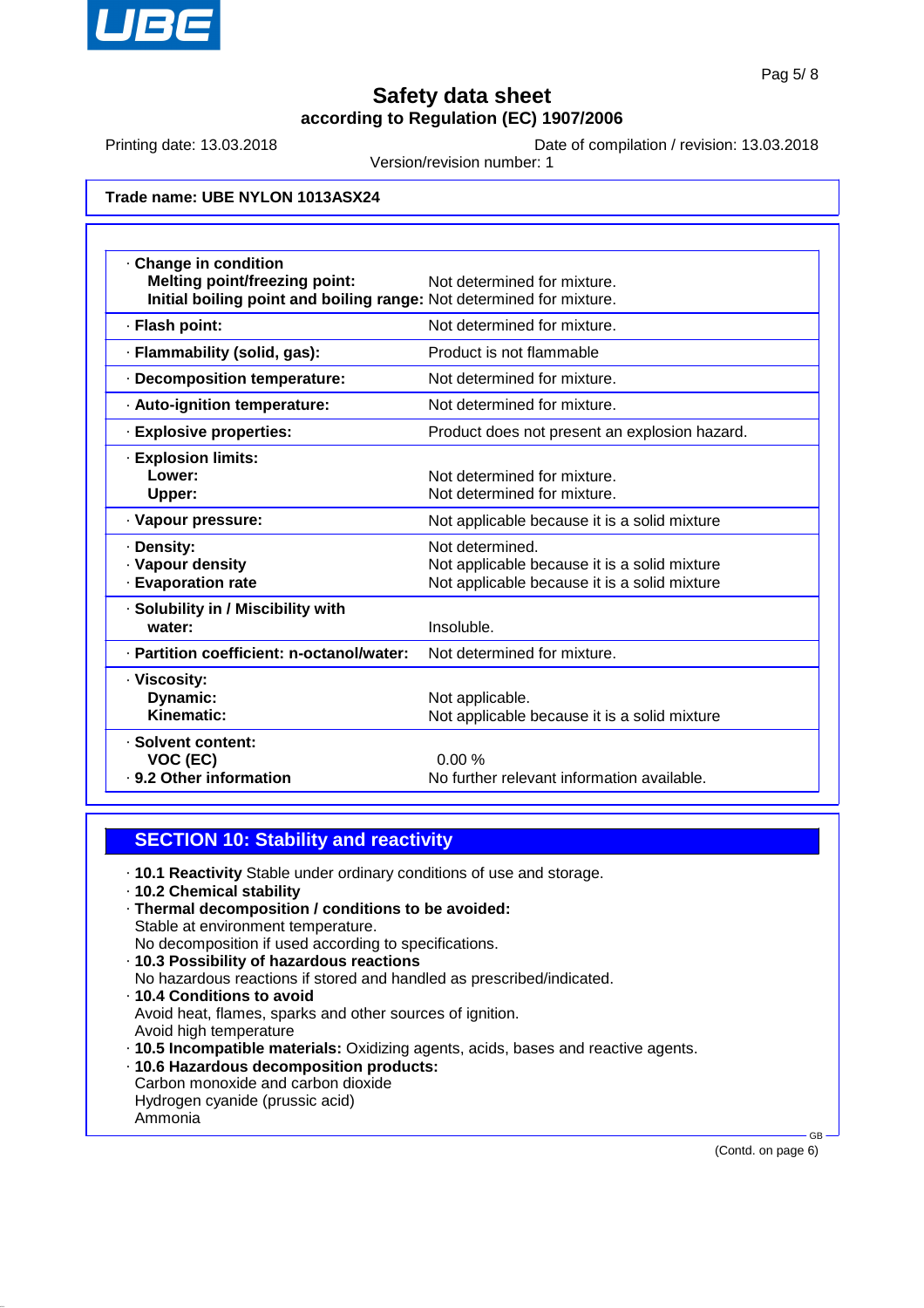

Printing date: 13.03.2018 Date of compilation / revision: 13.03.2018

Version/revision number: 1

**Trade name: UBE NYLON 1013ASX24**

## **SECTION 11: Toxicological information**

- · **11.1 Information on toxicological effects**
- · **Acute toxicity** Based on available data, the classification criteria are not met.
- · **Primary irritant effect:**
- · **Skin corrosion/irritation** No further relevant information available
- · **Serious eye damage/irritation** No further relevant information available.
- · **Respiratory or skin sensitisation** Based on available data, the classification criteria are not met.
- · **Other information (about experimental toxicology):**
- Aspiration hazard: No further relevant information available.
- · **CMR effects (carcinogenity, mutagenicity and toxicity for reproduction)** No further relevant information available.
- · **Germ cell mutagenicity** Based on available data, the classification criteria are not met.
- · **Carcinogenicity** Based on available data, the classification criteria are not met.
- · **Reproductive toxicity** Based on available data, the classification criteria are not met.
- · **STOT-single exposure** Based on available data, the classification criteria are not met.
- · **STOT-repeated exposure** Based on available data, the classification criteria are not met.
- · **Aspiration hazard** Based on available data, the classification criteria are not met.

## **SECTION 12: Ecological information**

- · **12.1 Toxicity**
- · **Aquatic toxicity:** No further relevant information available.
- · **12.2 Persistence and degradability** No further relevant information available.
- · **12.3 Bioaccumulative potential** No further relevant information available.
- · **12.4 Mobility in soil** No further relevant information available.
- · **12.5 Results of PBT and vPvB assessment**
- · **PBT:** Not applicable.
- · **vPvB:** Not applicable.
- · **12.6 Other adverse effects** No further relevant information available.

## **SECTION 13: Disposal considerations**

#### · **13.1 Waste treatment methods**

· **Recommendation**

Chemical residues generally count as special waste

Must not be disposed together with household garbage. Do not allow product to reach sewage system.

Do not allow product to reach sewage system or any water course.

Disposal must be made according to official regulations.

- · **Uncleaned packaging:**
- · **Recommendation:**

Packaging may contain residues of the product and should be treated accordingly. Disposal must be made according to official regulations.

## **SECTION 14: Transport information**

· **14.1 UN-Number** The substance is not classified under transport regulations

(Contd. on page 7)

GB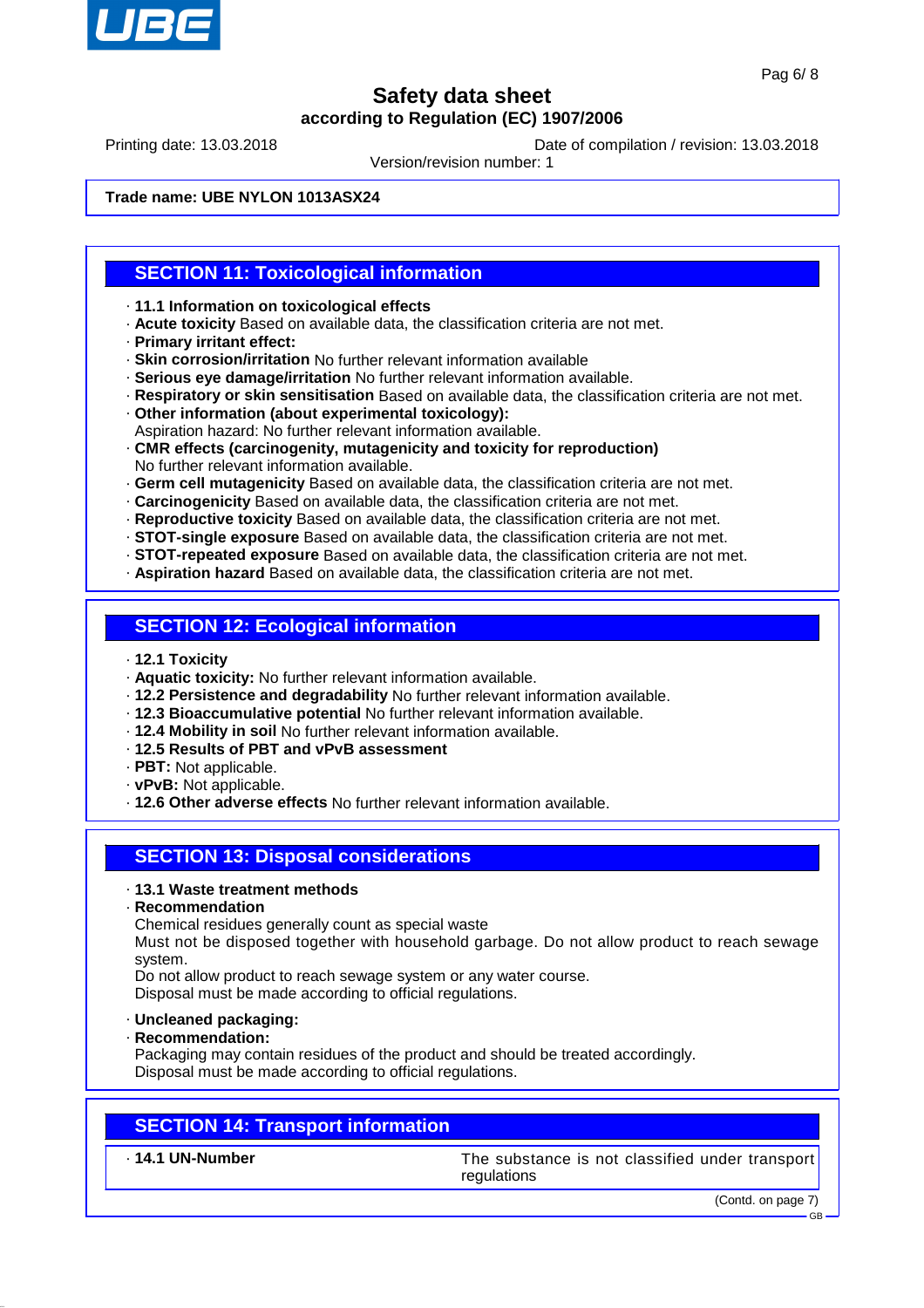

Printing date: 13.03.2018 Date of compilation / revision: 13.03.2018

Version/revision number: 1

## **Trade name: UBE NYLON 1013ASX24**

| · ADR, ADN, IMDG, IATA                                                     | Not applicable                                                                                     |
|----------------------------------------------------------------------------|----------------------------------------------------------------------------------------------------|
| 14.2 UN proper shipping name<br>· ADR<br>· ADN, IMDG, IATA                 | The substance is not classified under transport<br>regulations<br>Not applicable<br>Not applicable |
| · 14.3 Transport hazard class(es)                                          | The substance is not classified under transport<br>regulations                                     |
| · ADR, ADN, IMDG, IATA                                                     |                                                                                                    |
|                                                                            |                                                                                                    |
| · Class                                                                    | Not applicable                                                                                     |
| ⋅ 14.4 Packing group                                                       | The substance is not classified under transport                                                    |
|                                                                            |                                                                                                    |
| · ADR, IMDG, IATA                                                          | regulations<br>Not applicable                                                                      |
|                                                                            |                                                                                                    |
| · 14.5 Environmental hazards:<br>· Marine pollutant:                       | No.                                                                                                |
| 14.6 Special precautions for user                                          | Not applicable.                                                                                    |
|                                                                            |                                                                                                    |
| 14.7 Transport in bulk according to Annex II<br>of Marpol and the IBC Code | Not applicable.                                                                                    |
| · UN "Model Regulation":                                                   | Not applicable                                                                                     |

## **SECTION 15: Regulatory information**

- · **15.1 Safety, health and environmental regulations/legislation specific for the substance or mixture**
- · **National regulations:**
- · **Other regulations, limitations and prohibitive regulations**
- · **Substances of very high concern (SVHC) according to REACH, Article 57** Product does not contain SVHCs.
- · **15.2 Chemical safety assessment:** A Chemical Safety Assessment has not been carried out.

## **SECTION 16: Other information**

This information is based on our present knowledge. However, this shall not constitute a guarantee for any specific product features and shall not establish a legally valid contractual relationship.

· **Training hints**

Specific training of workers to comply with the requirements specified in the Safety Data Sheet is required.

- · **Department issuing SDS:** Product Liability
- · **Contact:** Contact with business unit for any issue related to the safety data sheet
- · **Abbreviations and acronyms:** ADR: Accord européen sur le transport des marchandises dangereuses par Route (European Agreement concerning the International Carriage of Dangerous Goods by Road) IMDG: International Maritime Code for Dangerous Goods IATA: International Air Transport Association GHS: Globally Harmonised System of Classification and Labelling of Chemicals EINECS: European Inventory of Existing Commercial Chemical Substances ELINCS: European List of Notified Chemical Substances CAS: Chemical Abstracts Service (division of the American Chemical Society)

(Contd. on page 8)

GB